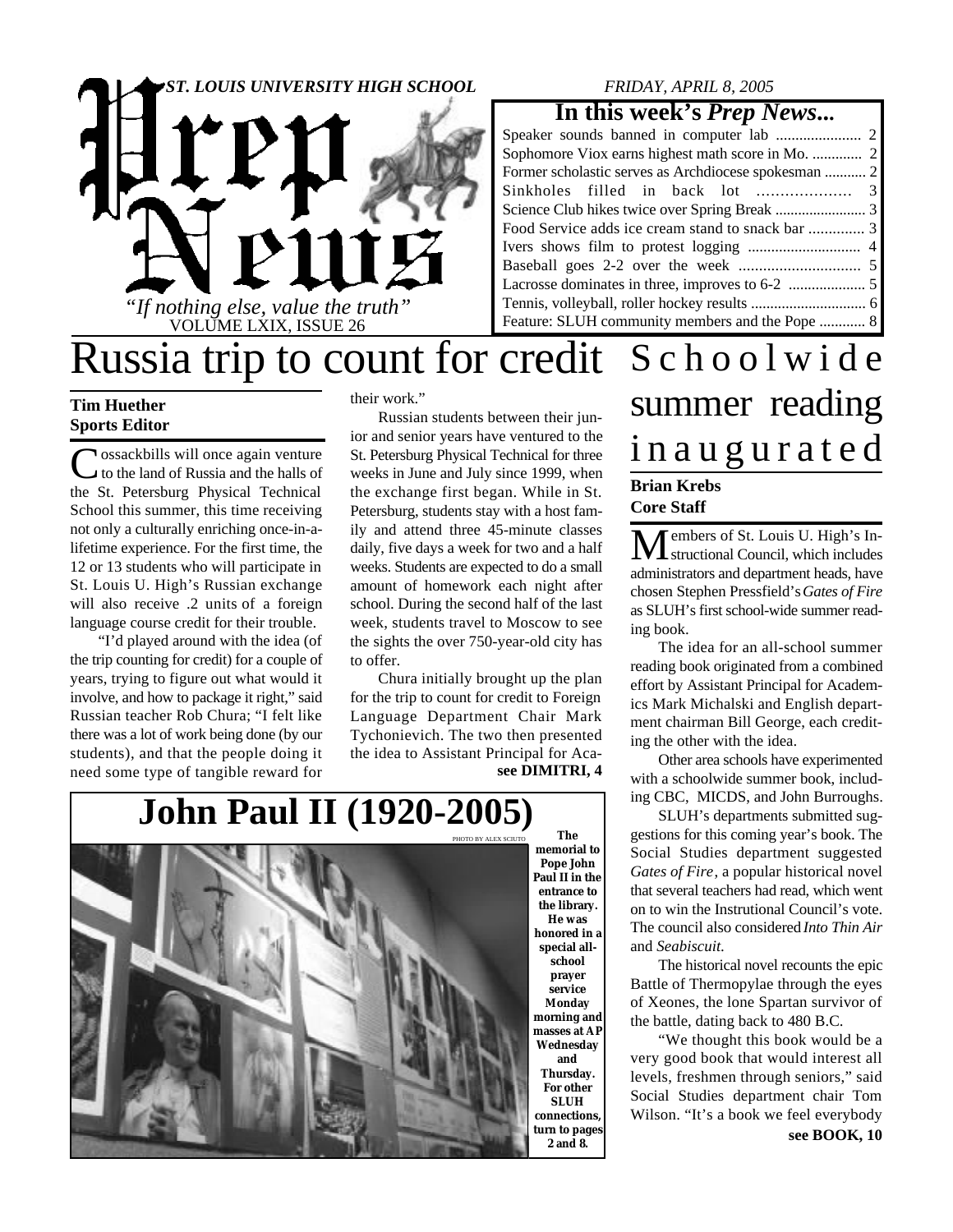## **News** April 8, 2005 Silence of the Labs: computer lab rules update

### **Seth Clampett Core Staff**

S ilence has always been golden in<br>
Solution the enters and libraries. Now  $\sum$  movie theaters and libraries. Now SLUH's computer lab joins their ranks. Recently, a committee discussed several issues concerning the rules of the computer lab, including the total ban on all games during free periods, the future elimination of first- person shooter games, and the newest rule, the elimination of sound. Students will be allowed to turn on the volume only if they use headphones. Otherwise, the computers will be muted.

This new limitation adds to the existing list of computer rules that math teacher George Mills proposed to the committee in late January. According to Mills, the rules have made "the room this year... a better place. I think the behavior is better and I think the room is appreciated by the

Viox wins state math contest Ex-scholastic

### **Andrew Mueth Reporter**

S ophomore Dan Viox placed first<br>among Missouri freshmen and sopho-**D** among Missouri freshmen and sopho-

mores who took the American Mathematics Contest-10, an optional test that is part of the American Mathematics Competition (AMC).

On February 16, 110 students in their respective grade's advanced math classes and selected by their math teachers took the AMC test at activity period. Freshmen and sophomores took the AMC-10 examination, while juniors and seniors took the AMC-12 test,

designed for students with more mathematical knowledge.

Viox, although only a sophomore, takes Calculus BC with Tom Becvar. He students who use (the room) on a regular basis."

This week, the problem of music piracy was brought to computer technician Jon Dickmann's attention. Five students this week were locked out of their accounts for downloading and sharing music, which took up a large amount of hard drive space. Dickmann saw the problem and investigated. When he learned that the music had been stolen, he froze the accounts and asked them to clear their hard drives, telling some of the students what they did wrong and why they were locked out.

Dickmann said, "We try to monitor loosely student use. We have (a) limited amount of space for student use, and we chose more or less to not impose a strict limit but a theoretical limit, and it hasn't been a problem to this point. We check every now and then where the heaviest use is, and one kid by himself had used more

answered 24 of 25 problems correctly and left one blank for lack of time. This result earned him 146.5 points out of a possible 150, the best score for this year's AMC-10 test in Missouri. He scored high enough to advance to the next round of the competi-

> tion, the American Invitational Mathematics Examination (AIME).

> Of the 40 freshmen and sophomore test-takers, only two students advanced to the next round, while 17 of the 70 students who took the AMC—12 advanced to the AIME.

On March 8, the 19 students who had advanced took the 3-hour long AIME in the North American Martyrs Conference Room. The test

consisted of 15 problems to be completed without a calculator, and was the same test for all grade levels.

**see VIOXX, 10** On the AIME, Viox scored an eight

than the entire senior class or the entire junior class had used, and he had shared the same files with other students. Part of it was disk space, but more of it was music piracy. We locked them out not because of punishment but to get them to talk to us about it."

Although there is not a rule that bans downloading and sharing music in the lab, it is covered by the Parent-Student Handbook by the technology code of conduct.

Dickmann said, "We're trying to put the rules down that aren't necessarily in the Parent-Student Handbook, because there are certain things that apply here as opposed to the library, and there are certain things that are school-wide. Theft in general is covered in the handbook. It's a school-wide policy. The rules are more for the use of the lab and the use of the classroom."

**see MUTE, 9**

# is spokesman for church

### **Sean Powers Core Staff**

News of Pope John Paul II's death has<br>dominated the media in St. Louis as dominated the media in St. Louis as well as the entire world for the past week. So much in-depth coverage of the pope, his funeral, and the pending papal election has created a high demand for spokesmen from the St. Louis Archdiocese to answer the media's questions. The Archdiocese usually has two official full-time spokesmen in the Office of Communication, but the Archdiocese has temporarily appointed a larger number of priests to deal with the media.

A few people in the St. Louis U. High community might recognize one of them: Rev. Fr. Eugene Morris. Morris roamed the halls of SLUH for four years, from

**see GOVERNEUR, 9**

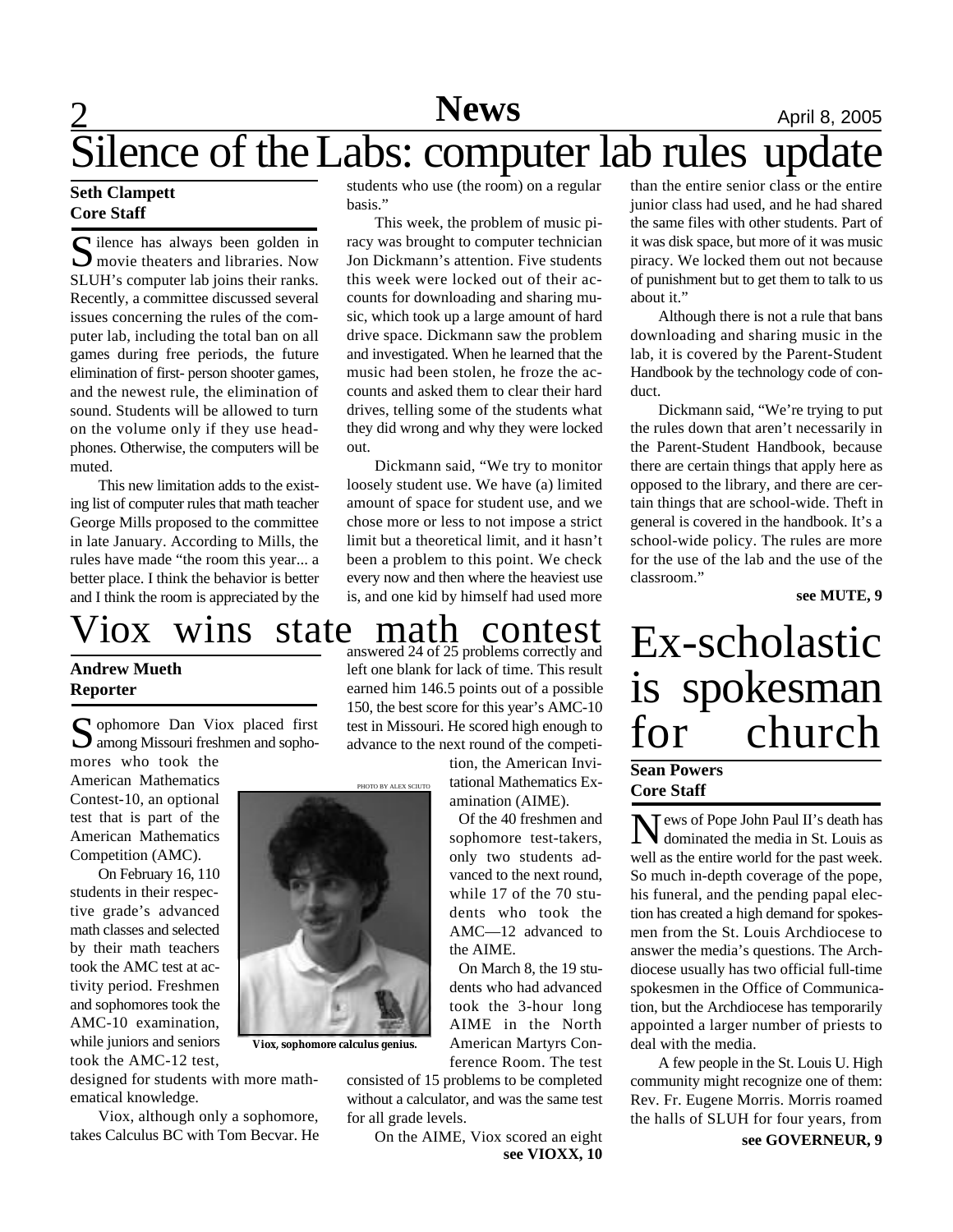### April 8, 2005 **News** 3 inkholes inhibit construction warehouse floors. These holes turned out unknown causes may prove troublesome,

#### **Kyle Kloster Core Staff**

 $\sum$  hile the warehouse demolition crews have mildly inconvenienced driving students, they have run into a few

small subterranean setbacks themselves. The several sinkholes and patches of unsettled earth approximately twenty feet deep will hinder the workers' progress until Geotechnology proposes some solutions, hopefully at a meeting next Tuesday.

Workers discovered the phenomena when they tore up the warehouse floors during the demolition. Jeff

Kline of Geotech explained, "When (the workers) took the slab off, they found what appeared to be holes," under the

# Science Club hikes twice over spring break

### **Dustin Sump Reporter**

The Science Club Backpackers raced<br>home after the last day of exams to home after the last day of exams to finish packing their gear, some for two separate trips. The Science Club had a trip March 18-20 to the Taum Sauk trail at the Johnson Shut-ins and a trip March 22-24 to Hercules Glades Wilderness near Branson.

The weekend group consisted of freshman Mike Baumer, sophomore Joel Schmidt, juniors Jack Kearney and Dan Marincel, senior Dustin Sump, Science Club moderator Steve Kuensting and Kuensting's friend Mr. Birtley.

The backpackers hiked nearly three miles over Prophet Mountain's high saddle, a climb of over 600 feet, until they set up a camp along Taum Sauk creek. The next morning, the crew walked through the valley northward to Devil's Toll Gate and Mina Sauk Falls.

The club completed its day trip to the

to be three classroom-sized sinkholes empty unstable pockets in the ground. The sinkholes themselves were easy to fill, but their unknown source and possible side effects pose concerns for the

> crew's and S L U H ' s plans.

The sinkholes lay open only two days before the crew stuffed them full of rock and fill dirt, gravel, brick and cinder left over from the warehouses, according to

according to Kline.

After the discovery of the voids, Geotechnology ran a dipole to dipole resistivity test, a process that involves running current through the ground to map out its geological makeup and expose any unwanted obstacles. The test's data, according to Kline, could help eliminate possible sources of the holes such as abandoned sewer pipes or an old coal or clay mine—which, at first, were a primary concern due to the area's history of coal and clay mines.

The test revealed two anomalies, or "hot spots," that could pose a problem to the construction.

Snack bar expands to offer ice cream **Andrew Schroeder Staff see HIT-SUNK, 7**

Do you have a rumbly in your tumbly<br>every day after school? Then, reo you have a rumbly in your tumbly joice! This Monday, April 11, the SLUH Sundae Shop will have its grand opening in the rec room.

The Sundae Shop (formerly known as the snack bar) will include chilled novelties such as milk shakes, waffle cones and bowls, ice cream floats, and ice cream sundaes. All of these items will be \$1.25 or less, except for the sundae in a waffle bowl, which will be sold for \$2.

In addition to the new items, the old items will still be available, including popcorn, nachos, hot dogs, candy, chips, and fountain sodas. SLUH souvenir cups will be sold for \$1.25 along with the regular sodas for 85 cents. The souvenir cups will include unlimited refills for 50 cents.

A snack bar raffle will also start Monday with the opening of the new Sundae Shop. For each dollar you spend at the Sundae Shop, you will get one ticket, for the weekly raffle of a \$4 gift certificate to the cafeteria.

Students can get yummies for their tummies every day after school until 4 p.m.



**Construction workers investigate the sinkhole on Tuesday.**

before reaching the van.

to six feet deep.

Director of Facilities Patrick Zarrick.

The sinkholes themselves no longer obstructed construction, but their still-

falls and took the tough hike up Prophet Mountain for their second night. The next morning, the whole crew hiked over seven onerous miles of the Taum Sauk trail

On a rainy March 22, Schmidt, Sump, Marincel and Kuensting, joined by freshmen Jon Tylka and Ben Clark and sophomores Nathaniel Hogrebe and Kyle Nesslien, went on a second trip. By 3:00 p.m. the club had arrived at Hercules Glades Wilderness outside Branson, MO. After about five minutes down the trail, despite raingear, everyone was soaked. Long Creek had risen several feet before they crossed, and things got worse as the trail crossed the creek further downstream. The usually torpid trickle of water had become dangerously swift rapids up

After the rain subsided, the club hiked to Upper Pilot Knob in hopes of drier high ground. With their headlamps on, everybody quickly made it to the peak of the

**see CLUBBIN', 7**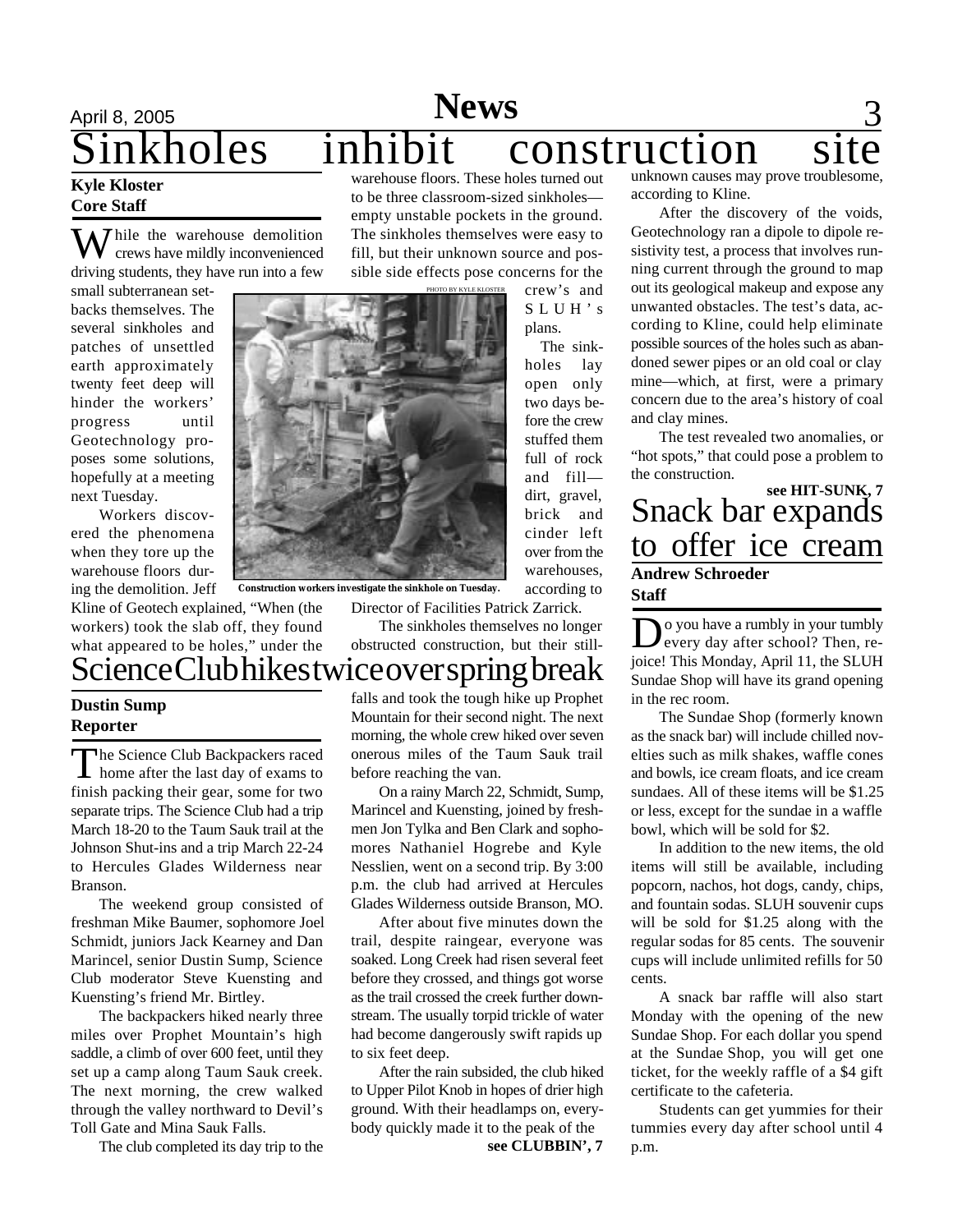## **4 News** April 8, 2005 DIMITRI

### $(from 1)$

demics Mark Michalski.

Michalski thought the plan would work out well. Michalski said, "The questions that you always ask about any new class that's proposed, and in a sense I looked at this as a new class that was being proposed, are: Are there specific and appropriate educational objectives there? Do they fit into our curriculum? Is there quality instruction that's taking place? Is there an adequate amount of instruction that's taking place? Is there appropriate assessment that's taking place? And in terms of whether or not we offer credit and allow it to affect a student's grade point average, is one of our instructors in charge of the instruction and assessment that's taking place in that class? It met all of those requirements."

Although teachers from the St. Petersburg Physical Technical School do teach some classes, Michalski said that Chura, "is ultimately in charge of their instruction and ultimately will assess the students as well on how well they've met the objectives," thus meeting a requirement for it as a class.

Once he approved it, Michalski then presented the idea to the Instructional Council, composed of administrators and department chairs. Following the approval by the Instructional Council, principal Dr. Mary Schenkenberg approved the plan early in the second semester, making the credit official.

Students will be evaulated through one or two small quizzes on classwork during the first two weeks, in addition to a larger quiz the students will take during the train ride from St. Petersburg to Moscow after their classroom curriculum is totally finished. Thirdly, there will be an out-of-class evaluation in which students are required to do a certain task alone in the city.

"It's a real-live situation where I say, 'You have to be able to do this, this, this, and this.' You can't fake it. You have to go some place in a real situation and find something or buy something," said Chura. Although students' performances on



### **Jim Santel Reporter**

D eforestation is a large problem in our world, occurring at a rate of about 53,000 square miles per year, according to the NASA Earth Observatory. In an effort to increase awareness about such deforestation in the United States, senior Pat Ivers showed the documentary *Pickaxe* at 4:00 p.m. on Wednesday afternoon in room J127.

According to Ivers, the film is about a group of people in the Pacific Northwest who prevented logging companies from cutting down some of the oldest forests in the United States for lumber in the early 1990s through protests and demonstrations.

"The people (in the movie) really have no legal way to prevent the logging, so they rip up the roads leading to the forests with pickaxes so that the lumber

company's machinery can't get into (the forests)," said Ivers.

The activists eventually reach former President Bill Clinton, who ordered a halt to the removal of the forests.

"Usually campaigns like this aren't successful at all," Ivers said. "But the people in *Pickaxe* are successful, so it makes you say, 'I wish I could do that.'"

Ivers said that he showed the film because this summer he will be going to Indiana to help protest the extension of Interstate 69, a proposal which would ruin many forests and farms that have been in families for generations.

He hopes that the film would inspire other students to help combat deforestation in Indiana: "*Pickaxe* is a good example of people coming together to fight off an unfair government action," Ivers said. "Hopefully, (the film) will make people say, 'Hey, that's really cool. I want to help.'"

the trip will be graded, this will not change the nature of the trip in any major way. Chura said, "The curriculum hasn't changed. From the very beginning in 1999, the first year of the exchange, it's always been set up where there are three 45 minute Russian classes a day, five days a week."

On an average day, students work on reading and translating a text during one class, work on conversational material during another, and learn about Russian songs, poetry, and culture in the third.

The trip, said Chura, is "just one more thing that we can add to the curriculum. It adds a unique opportunity to Russian where you can go and do this type of work over the summer in the most rewarding and optimal situation. You're over there in the country and there should be some accountability and some type of record that shows up on transcripts."

Chura enjoys working with the St. Petersburg Physical Technical School mainly because it has a focus on physics and math, rather than the focus on English most Russian high schools have. "For a lot of Russian schools, English is the number one priority for them, so it's really difficult to do exchanges with them because they're not as interested in reciprocating on the Russian (language) end. These guys, their English is good, but that's not their big thing. They hang their hats on physics and math. They're more willing to help (our students) with (their) Russian."

In summation, Chura said of the trip, "It certainly is interesting and enjoyable, but it also is educational."

**Announcement**

The SLUH Fashion Show, "Steppin' Out...," will be Monday, April 18th at the Chase Park Plaza. Cocktails begin at 6:00 p.m. with the show beginning at 8:00 p.m. Tickets are \$40. It is not too late to save your seat. To make reservations, contact Patti Beck at (314)849-5921.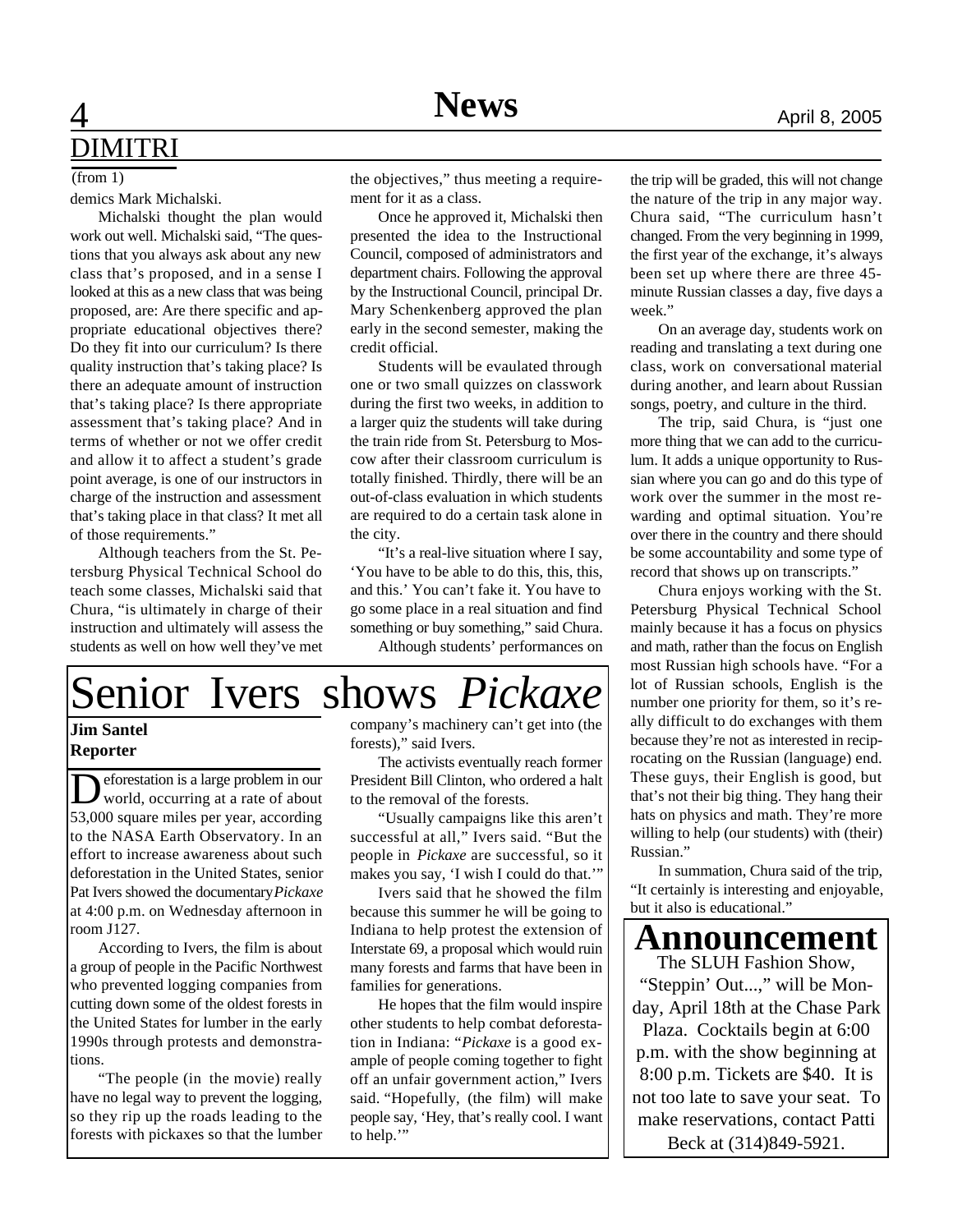### April 8, 2005 **Sports** 5 **Sports**

# Bigleaguechewbills place third in Jesuit tourney

### **Justin Rottger Reporter**

The St. Louis U. High baseball<br>team participated in a Jesuit high he St. Louis U. High baseball school tournament this past weekend. Head coach Steve Nicollerat invited St. Xavier High School of Cincinnati, Loyola Academy of Chicago, and St. Mary's to the tournament. DeSmet was invited but declined because they did not want to play SLUH three times in the regular season.

The first game of the tourney pitted SLUH against St. Xavier on Friday. SLUH pulled ahead 2-1 in the first inning after sophomore Mike Quinlan led off with a double, later scoring on a wild pitch. Senior Ryan Morgan walked and scored on a single by senior Dave Venker.

Xavier regained the lead in the top of the second, but the Jr. Bills pulled ahead on an inside-the-park grand slam after

### Brinebills rattle off three wins **Mike Eilers**

### **Reporter**

The St. Louis U. High lacrosse team<br>turned in three impressive perfor-The St. Louis U. High lacrosse team mances this past week, starting last Thursday against Chaminade.

Coming out with something to prove after dropping two games in a row, the Warriorbills' offense went to work early against a weak Chaminade defense. A number of SLUH players got in on the goal frenzy, with 11 different players scoring. By the end of the game, SLUH had netted 16 and had only given up one goal to the outplayed Chaminade team.

The Jr. Bills then took on Libertyville, Illinois at Compton Drew on Saturday. Libertyville proved to be a tougher opponent than Chaminade, although the Illinois squad came out somewhat flat in the first half as SLUH went up 4-2 by half.

With renewed energy after halftime, Libertyville tied the game at six early in the fourth quarter, surprising SLUH with their quick comeback.

However, the Warriorbills soon recovered their composure and took the lead when junior Matt Meiners won a face-off and quickly passed the ball to

Morgan got hold of a pitch and sent it to deep center field. Unfortunately, Xavier tacked on six runs in the top of the fourth and five more runs in the last two innings to put away the Jr. Bills, 15-8.

Morgan finished the game with four RBIs, and Quinlan, Venker, and senior Mike Deelo each had one. The Jr. Bills committed six errors in the game; however, in the next two games, SLUH made the statement that they were not a sixerror team.

On Saturday morning, the Jr. Bills faced Loyola and again put up runs in the first inning: three total, with Quinlan (2 for 4), senior Ryan Johnson (2 for 3), and Morgan all coming across the plate. Deelo drove in two runs on a long double to center field.

The three runs would be all the scoring on the home side, as Loyola's feisty righthander pitched a decent game to close

senior Joe Hof, who immediately jammed it in the cage. The Jr. Bills added one more insurance goal before the game's conclusion and win 8-6.

Tuesday, the lacrosse team played against Vianney in an important contest. The Jr. Bills scored early and never looked back when senior attackman Larry Howe put two in the net only three minutes into the game. Howe, a team captain, had an impressive night, scoring a team high four goals in the game.

Junior goalie Matt Yoon turned in a spectacular performance, protecting the net with cat-like action and reflexes. Yoon played three scoreless quarters with a number of jaw-dropping saves, including one early in the first quarter in which he came out of the cage and stuffed a Vianney shooter one-on-one.

Yoon's performance, coupled with an outstanding defensive effort, prevented Vianney from scoring until halfway through the fourth quarter, after SLUH had taken a commanding 9-0 lead. A number of SLUH penalties gave Vianney ample opportunity to rally in the second half, but the Jr. Bills' defense held strong, preventing any attempt at a comeback. Late in the game, the Griffins added two

out the Jr. Bills, 4-3. However, this game should not be overlooked, as the Jr. Bills dramatically improved their play from the night before.

SLUH really came alive in the third and final game of the tournament against St. Mary's. In what has become almost routine in their games, SLUH scored again in the first inning. This time, the Jr. Bills brought four men home. Senior shortstop Brandon Beal tripled over the center fielder's head to drive in Johnson. Morgan added one run, and Deelo laced a pitch down the right field line for a double, bringing in one run. Junior Jared Saeger also had an RBI groundout in the inning.

**see BATAROUND, 7** SLUH's offense came alive, scoring three in the second inning and five more in the third. Johnson was 2 for 2 with a walk, 2 RBIs, and three runs scored; B. Beal also was 2 for 2 with three runs scored.

more goals, but the game had already been decided. SLUH went on to win 10-3.

This win against the Griffins confirmed the Laxbills' streak. Captain Joe Hof said, "Losing to Hazelwood last week really hurt team morale, and we knew that we had to come out strong against Chaminade. In that game, we finally started playing as a team, and these last three games are a result of that teamwork."

The Laxbills look to continue their successful season by continuing their teamwork and more impressive performances by key players. The loss to Hazelwood Central was definitely an early setback, but the team seems to have overcome this obstacle and looks to the future.

Hof added, "I'm really excited about this season. We're coming off some wins and we have a great shot at making the playoffs and state. We just need to keep up the good teamwork and win some of these games coming up next week."

Next week, the lacrosse team plays Clayton and Parkway Central. They will also be travelling to Indianapolis to compete in the Brebuf Jesuit Tournament against other Midwest Jesuit schools.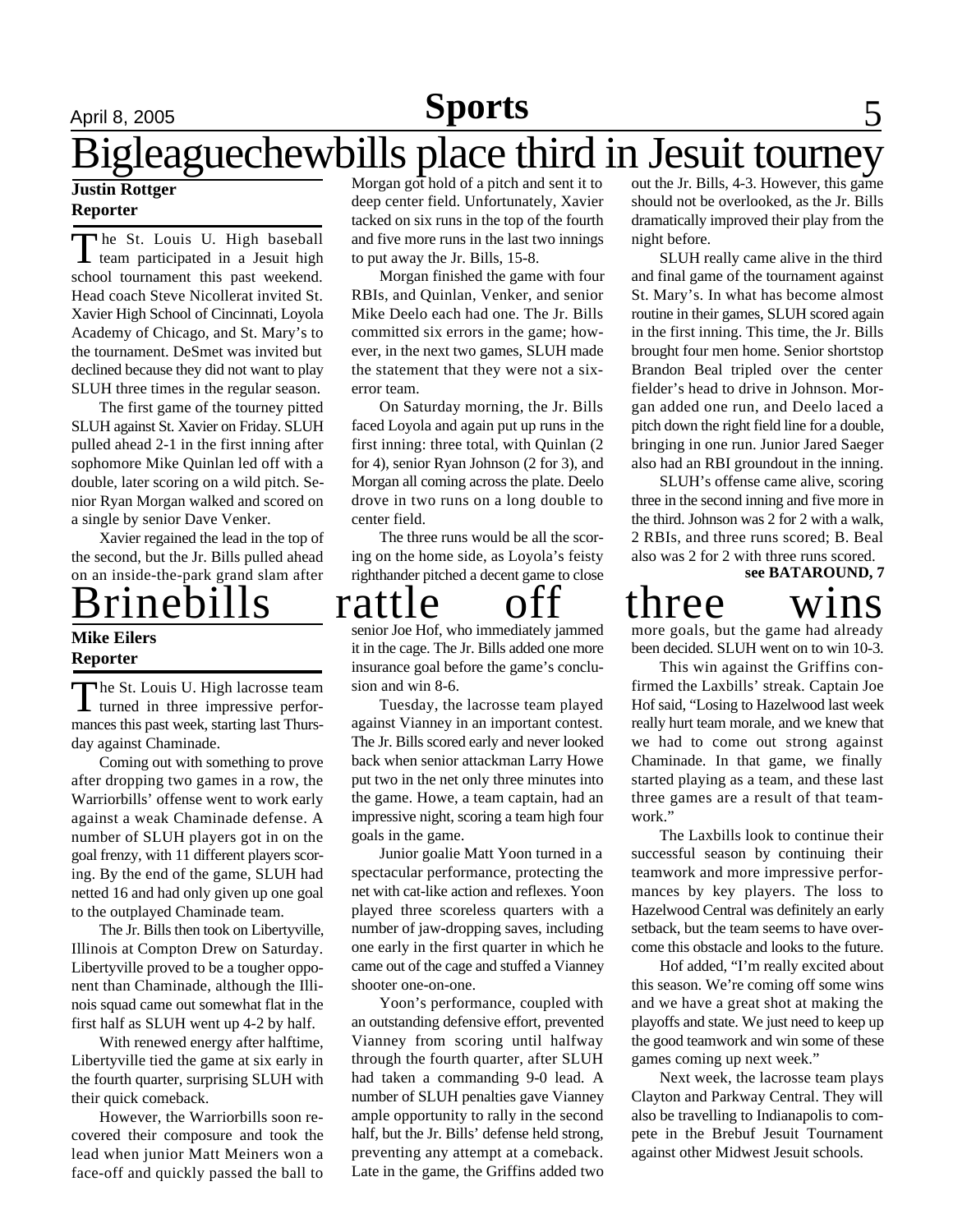## **6 News Sports April 8, 2005** Bladebills continue success

#### **John Pecher Reporter**

A fter an impressive start to their sea-<br>hockey team looked to extend its winfter an impressive start to their season, the St. Louis U. High inline ning streak last weekend. With a 4-0-0- 1 record tied for first in their division, the Puckbills took on the Parkway North Vikings last Friday.

Early in the game, the Jr. Bills capitalized on a Parkway North penalty with a goal by sophomore Chris Place. Freshmen Matt Beezley and Carl Fasnacht notched two more goals within 46 seconds. Their momentum continued as the Tourbills added five more goals by the end of the first half.

The Ballbearingbills soon extended their eight goal lead with a snipe from the

### **Sam Stragand Reporter**

The Volleybills had a busy opening<br>week, winning five matches and los-The Volleybills had a busy opening

ing one. After starting the season last Wednesday with an impressive win over Pattonville, the Jr. Bills took little time trouncing Mehlville in two games.

However, the Spikebills could not overcome a fired-up Oakville team last Friday in a three game upset, 20-25, 25-15, 23-25.

While the loss will set the team back in the rankings, it may have been a much-needed early season wake-up call that could help them in the quest for the state championship.

Bouncing back from the defeat, the Jr. Bills overpowered all

three of their oppenents this week: St. Mary's on Monday, Parkway West on Tuesday, and Chaminade on Wednesday.

After six matches, many players have garnered impressive stats. Senior Bob Schuster leads four other Jr. Bills in the top twenty area hitters with 35 kills. point by junior Josh Englebrecht. Senior Ronnie Gentile added his first of the night, and the game ended because of the ten goal mercy rule. The 10-0 victory provided a chance for many younger players to exhibit their ability, as Beezley finished with a hat trick and Fasnacht scored two goals.

However, Saturday's game against Marquette proved to be tougher than the Jr. Bills expected. The T.O.bills jumped out to an early lead on a goal by Place fed from Gentile through the slot. Fasnacht would add another goal less than two minutes later to increase the lead to two.

Marquette battled back, slapping a onetimer over the shoulder of senior netminder John Pecher just a minute later. Despite another goal by Fasnacht, the Mustangs battled back to tie the game at three by the

### $\mathrm{ii}$ lbills suffer upset to ( **see BLADE II, 7**

Also on the list are senior Joe Guntli, sophomore Murphy Troy, and junior Kevin Heine.

Guntli has also served eight aces, placing him fourth in the area; junior setter Joel Westwood has the second most assists with



**Senior Joe Guntli serves on Tuesday against Parkway West. This picture shows Guntli before (right) and after (left) consecutive serves.**

#### 109.

Heine, Schuster, and junior Brian Schneier made the top 20 in blocks with 13, nine, and seven, respectively. The Volleybills look to add to these stats in the upcoming four games next week.

The next obstacle for the Asicsbills comes today when they make the trek across

# Pennbills defeat Red Devils, 6-1

### **Steve Hipkiss and Killian Hagen Reporters**

The St. Louis U. High tennis team<br>travelled deep into the heartland of  $\mathsf{L}\,$  travelled deep into the heartland of Illinois on Monday to take on Belleville-Althoff. For the second straight year, the varsity swept Althoff 9-0 because of the strong play of the entire varsity squad. Dominating performances by sophomore No. 1 singles Abe Souza and juniors No. 2 doubles David Lesko and Stephen Hipkiss contributed to the win. The JV team also blanked the Althoff squad 6-0.

Next, the Pennbills played their first home match against conference rival and perennial powerhouse Chaminade. After losing to Chaminade three years in a row at Sectionals, the Crosscourtbills finally got their revenge on the Red Devils, dominating the match 6-1. The lone loss by the Jr. Bills came at No. 1 singles, where Souza lost a heartbreaking third set tiebreaker to defending MCC champion No. 1 Taylor St. Eve. Jack Horgan also turned in an impressive performance at No. 3 singles, while the doubles teams of junior Kevin Howenstein and senior Andrew Casperson, seniors Jimmy Chassaing and Andrew Kriegshauser, and junior Steve Kainz and sophomore A.J. Koller all won convincingly.

The JV finished up well with a crisp 8-3 win by junior Si Kincaid and sophomore Nate Hogrebe, as well as an 8-7 win in a tiebreaker by juniors Killian Hagen and freshman Mike Ferrell.

The Federerbills continue their season today against O'Fallon at 4:15 p.m. at Dwight Davis.

the Mississippi to play Althoff at 6 p.m. Althoff is the first Illinois team the Jr. Bills have played in their history. Next week, the Jr. Bills face a tough matchup against last year's state finalists DeSmet on Thursday at the West County campus. There, the Jr. Bills will look to reestablish their role as top area team after the Oakville upset.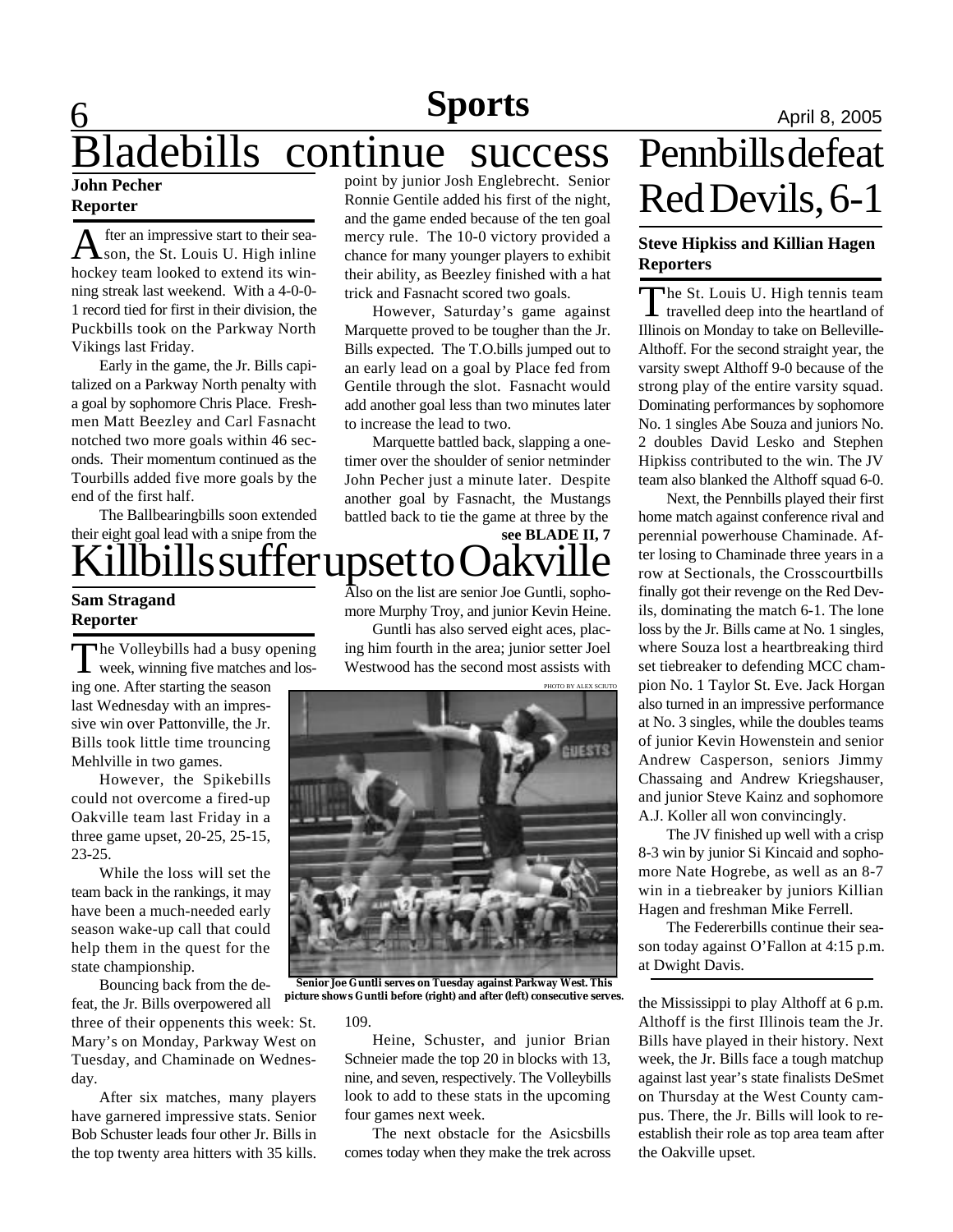## April 8, 2005 **Sports** 7 Golfbills fall to DeSmet, Borgia **Michael Doherty**

### **Reporter**

The TigerBills teed it up at Forest<br>Park on Tuesday hoping to upset he TigerBills teed it up at Forest MCC rival DeSmet.

The weather, however, would not cooperate, as strong wind gusts that made approach shots nearly impossible.

One bright moment was the excellent play of freshman Michael Ferris. Ferris played consistently all day with one birdie and one bogey, and his even-par 35 gave him the medalist honors. However, the

### BAT AROUND

#### (from 5)

Morgan got the call for the start on the mound for this game, and went four strong innings, giving up only two runs on one hit and striking out five men. Junior Nick Wingbermuehle added strong, hitless relief, pitching the final inning and striking out two. SLUH came away victorious, 12-2.

If twelve runs is not enough, then fans should certainly be pleased with what the Indiansbills did on Tuesday. The Jr. Bills scored 30—yes that's three-zero runs against Normandy. The team batted around the nine-man lineup twice in the first inning and three times in the second. One might wonder why these two teams were on the same field together, but a game is a game, and this one was part of the Ritenour tournament.

SLUH looks to continue this barrage

rest of the team played poorly and DeSmet won by 13 strokes.

On Wednesday the Jr. Bills hoped to bring their record back to .500, but a tough Borgia team thought otherwise. On another windy day, the Jr. Bills lost to Borgia by one stroke. Senior team leaders Kyle Ortmann and Matt Bartch could not play, and the team could not pull away with the win. Junior Evan Boff was the low man for the Jr. Bills with a 2-over 37.

The Jr. Bills look to the MCC Tournament on Monday at Forest Park. The 18-hole, all day event will include the top six golfers from all five MCC schools.

of offense as their conference season commences, with three games on the road in the next twelve days–April 7 at DeSmet, April 12 at Chaminade, and April 19 at Vianney, along with several non-conference games sprinkled in with those aforementioned matchups.

### CLUBBIN'

#### (from 3)

knob and quickly set up camp.

Again going off trail the next day, the group followed glades at the tops of Upper and Lower Pilot Knobs, where they discovered a cave, flowers beginning to bloom, and elephant tracks, geological formation where a sheet of limestone has large holes in it, before departing for SLUH.

**back.**

### **Yesterday the** *Prep News* **Nightbeat: Baseball**

**Shannonbills defeated DeSmet, 9-6. Senior Ryan Johnson went deep in the sixth and senior Tony Molina went 3-3 with 2 RBIs. SLUH took their first lead of the game, 6-4, when junior Nick Rigante doubled home two runners in the fifth. Senior Matt Ikemeier (left) picked up the win for the Jr. Bills, who were down 4-1 before battling** PHOTO BY TIM HUETHER

HIT-SUNK

#### (from 3)

After the resistivity test had highlighted the hot spots, Geotechnology brought in a huge drill to bore down fifty feet into the earth and carve out a sample to determine the nature of the anomalies and paint a general picture of the nature of the earth on the site.

Last Tuesday and Wednesday, Geotech determined from its borings that both anomalies were solid bedrock, good news for the construction.

Although the sinkholes had been partly resolved, the borings done on the ground that the warehouse previously occupied revealed that the site had a twenty foot thick layer of fill over most of it.

Although nothing is yet certain, two possible solutions for the unsettled fill are dynamic compaction—using a big crane with a big slab of concrete to pack in the ground and settle it—and over excavation—peeling back a level of the ground, filling in with solid, stable rock, then brushing the earth back over the site.

Kline said that the fill and the sinkhole problems will only delay the project a little.

### BLADE II

(from 6)

end of the half.

The Jr. Bills were able to slow down Marquette's momentum until the final five minutes. A defensive miscommunication caused a clearing pass to be gloved down by a Marquette player, who shot it past the Pecher's blocker. Another defensive breakdown just moments later allowed for the Mustangs to seal the game with their final goal, winning 5-3.

The Tourbills look to regain first place in the division as they take on Homeschool on Sunday. The puck drops at 4 p.m. at the Matteson Square Garden Tri-Plex in St. Peters.

### Lacrosse Nightbeat

Last night, the Laxbills (6-2) defeated the Kirkwood Pioneers 10-3. Senior Larry Howe led the team with three goals and one assist, as the Brinebills extended their winning streak to four.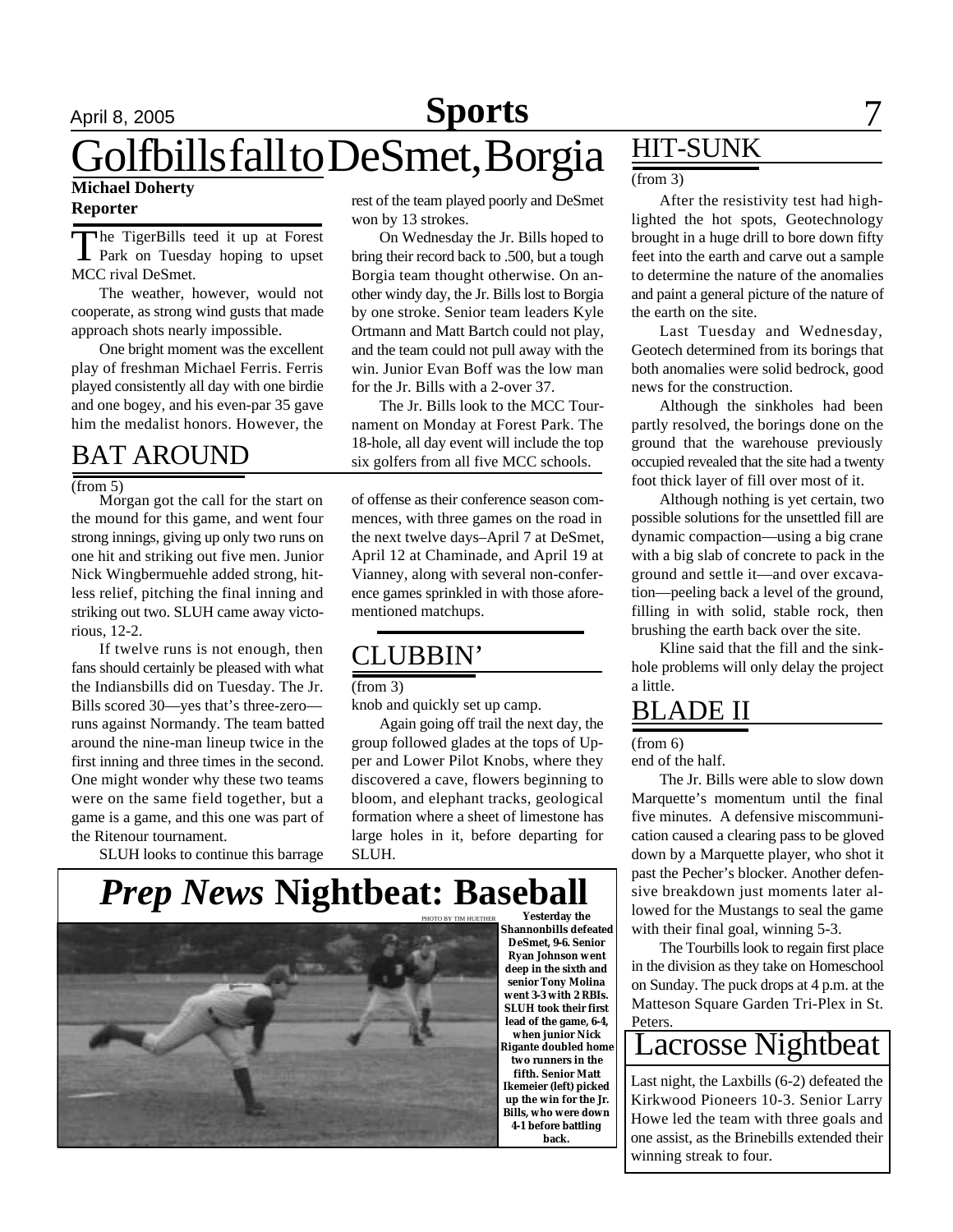### **<u>8** April 8, 2005</u> **Alex Sciuto** Three SLUH memories of '99 papal Mass

### **Photography/Features Editor**

It was his soft hands. Even though freshman Kristopher Holmes does not remember what Pope John Paul II said to him as the pope hugged and blessed him, Holmes still remembers his hands.

"I can remember feeling his soft hands, and his peaceful, calm look on his face," Holmes said.

Holmes, along with his sister and parents, had the honor to serve in the offertory procession at the January 27, 1999 Mass celebrated by the late pope in the then-TWA Dome.

Arriving at the Dome at 4 a.m., Holmes and his family, after receiving their security badges, were escorted to their seats near the side of the altar. As the huge space began to fill up to its full

100,000 capacity, his parents became nervous because "of so many people and because (the Mass) would be televised." They knew all eyes would be on them.

When John Paul II appeared in the Dome, well after the doors had closed, all eyes fell on him as he came to the altar. Once at the altar, Holmes realized how close he was to the pope.

"All these people (were) so far away, and yet I was so close to the pope," Holmes said.

Even though Holmes was in the third grade and his sister was in preschool at St. Roch's grade school and the Mass was longer than normal, the pope's presence held his attention.

After Holmes' parents gave the offertory gifts, the pope called for the two children to come over. They came, and he gave each of them a small rosary. He then lay his hands on their heads

and blessed them. Holmes can't remember the words the pope said, but he remembers that the pope prayed over them.

"Just to see the pope, and how much he has done for everybody and the world, and I finally got to meet him. That was very inspiring for me," Holmes summed up.

Serving at that Mass was Joe Laramie, '96, currently a seminarian at the Bellarmine House at SLU. Because he and another seminary student at Kenrick-Glennon Seminary were the same height, six feet and two inches, they were paired together to hold the candles.

What Laramie remembers most about the pope was that, even though he gave his homily sitting down, he performed the entire Eucharistic prayer standing and genuflecting.

Laramie said that the greatest inspiration was "seeing (the pope) take his physical pains and disabilites, and use those to create life."

While Laramie held his candle, praying he wouldn't drop it, Pastoral Director Tim Chik sat near the altar participating in the mass with the thousands of other people.

"For me, (the Mass) was a moving experience, to be a physical part of the consecration of the host at a papal Mass. The bread and wine transubstantiated, mediated by the power of the Holy Father, and I was there and a part of that," Chik said.

While Chik didn't have the chance to come as close to Pope John Paul II as Holmes, Chik felt the pope's peaceful presence. "(The mass) was a very powerful experience," Chik said.

Chik had also attended the Youth Rally at the Kiel Center the day before. The main difference between the youth rally and the Mass was the form of respect shown to the pope. While the mass highlighted his priestly greatness, the youth rally celebrated his connection to young people.

Before the pope came out onto the floor of Kiel, in an event shown on the Jumbotron of Savvis, he met Mark McGwire.

"To see (McGwire) meet the pope just kind of put people

over the edge in a euphoric moment to some extent, just like this cool sports star meeting this cool religious star," Chik said.

And then the pope came out onto the floor in his pope mobile. Where just a day later in the Dome the pope's arrival would bring to a climax hushed excitement, Savvis Center ruptured into a deafening roar while teenagers whipped white and yellow hankerchiefs with "John Paul II" written on then.

"The youth rally was a really great experience for a lot of people," Chik said.

Being at both events, Chik saw the two biggest similarities between the two were the anticipation, when "everybody knew he was on the way, or he was almost there. There was just this build up and build

up of excitement. ... You could just sense it, like a buzz of electricity."

Chik saw the great emotional response to the pope connected to the intimate link between faith and the official Church embodied by the pope. For the Catholic faithful, the experience of celebrating Mass with the pope is so important to ordinary people's personal religious lives, "especially with this pope because he was so charismatic and outgoing," said Chik.

Certainly, the blessing of the pope was meaningful for Holmes. "Just to see the pope, and how much he has done for everybody and the world, and I finally got to meet him," Holmes reflected.

For Chik, the experience of seeing the Holy Father strengthened his faith, especially in the Catholic Church: "I think getting to be in the same room as the pope made the papacy and hierarchy of the church more real to me. It made it concrete; I got to see the guy. Perhaps that is what has strengthened my appreciation for the leaders of the Church. ... I suppose I became more thoroughly convinced of my beliefs as a Catholic, just in the simple act of getting to see the leader of the church."



**The pope gives Holmes a rosary while Archbishop Justin Rigali looks on.**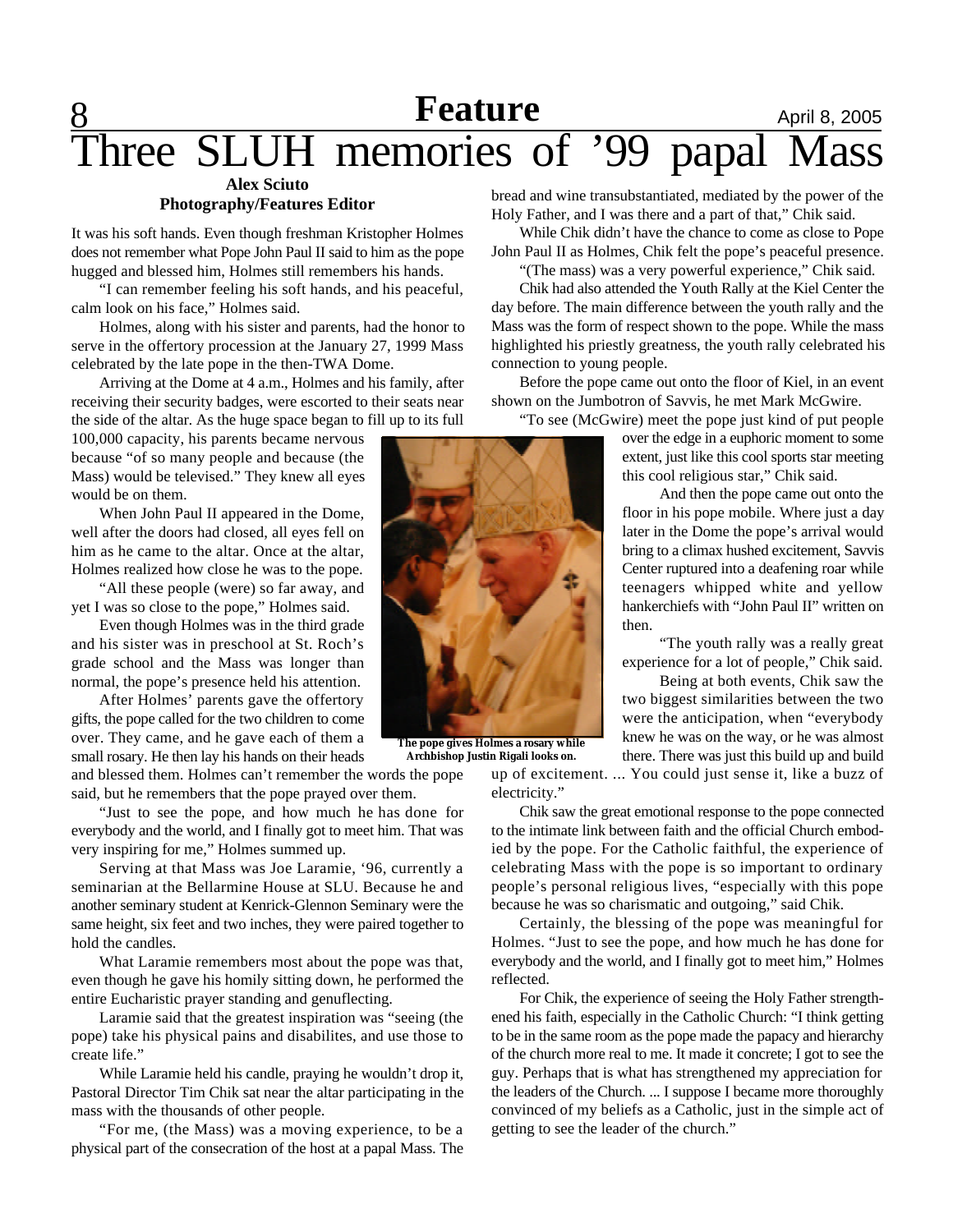With new software, Dickmann has the capability to regulate student disk space and will watch for suspicious use, but he will not always check into everything. Dickmann compared the computers to student lockers, saying there is a

certain amount of privacy, but if Dean of Students Eric Clark needed to get into lockers, he could.

Mills and the subcommittee of the Technology Committee discussed several issues before updating the current list of rules. Mills concluded that the argument could be made about other games. Mills decided that "the

answer in the end was no. There (will be) no games whatsoever."

Another issue brought to Mills' attention was some of the vulgar language that could be heard coming from the games.

Mills proposed bringing back the old

### GOVERNEUR

1988-1991. He arrived at SLUH as a Jesuit in residence in 1988 and served as a scholastic for the next three years. Today, he reamains loyal to SLUH and can be seen a few times a year when he comes to visit.

The past week Morris has spoken on KSDK channel 5, "Vic and Trish in the Morning" on 101.1 FM, and nationally last night on MSNBC.

Because the Archdiocese appointed eight spokesmen, Morris is not overloaded with interviews. This extra assignment, though it is prominent, is still not his fulltime job. Morris keeps his first priorities and responsibility in the seminary. He expects he and the other temporary spokesmen's duties to last "for about a month, up until the installation of the next pope," said Morris.

(from 2) sound rule after that episode. Students can listen to the computer.'" have the volume on only if they have headphones plugged into the computer. Students without headphones are required to mute the game they are playing. The school may possibly provide headphones for student use. Dickmann has asked some

### Computer Lab Rules

1) Gaming is **only allowed** before school, during Activity Period and after school.

- 2) **No moving equipment**. If your keyboard or mouse doesn't work, find a proctor or move to another machine.
- 3) **No** food or drink.
- 4) When you're done, log out, **put your chair back** and clean up your area.
- 5) **No** using the TV in the Computer Lab for something other than announcements without special permission.

6) Computer sound **should be muted** unless using headphones. 7) **Schoolwork always supersedes** other computer use.

> students what type of headphone would work well and considered how much it would cost to purchase a set for the lab and computer classroom.

> Mills allowed the use of headphones because "sound is important in a lot of the things that you do with the computers, so it would be foolish to say, 'You can never

Another advantage for headphone use is that it eliminates events like the one Mills witnessed, where the viewing was communal and used as comedy for multiple people. "There were a whole bunch of guys laughing and playing with it. They

> were in on it together. With earphones on, they are not going to be in on it together anymore. It's like locker room talk. If you're in a locker room by yourself, you're not going to engage in locker room talk."

Dickmann and Mills are still trying to find a concrete set of rules that would govern the lab and help out proctors for next year. They are still experimenting with and debating other issues as they come up.

Junior Matt

Wilmsmeyer praised the new headphones rule, saying, "It's pretty awesome. I've been down here during a free period and some music is jamming or you can be in the computer lab in class and you can hear explosions. I've seen the headphones and they (will) work, so I think it's good."

(from 2) None of the temporary spokesmen are given statements or press releases from the Archdiocese to share with the media, and all that they share is firsthand knowledge of history and procedure in the church. Because of Morris' education and career at the seminary and even in Rome for a short while, he has a certain confidence in explaining the current situation.

> Morris commented on the Church's support, saying, "The Archdiocese doesn't issue any documents for us to share, assuming that we would be prudent on the issue."

> Before the pope's death, but Morris would share personal experiences, since his death, Morris has now been giving "information based on past history in the Church."

He was chosen to be one of the spokesmen to share insight on the pope's funeral and the next papal election becuase of his strong involvement in Church administration and teaching.

After his career at SLUH, Morris left the Jesuit order to be an Archdiocesan priest. He currently serves as Director of Worship and as a teacher of sacramental theology at Kenrick-Glennon Seminary in Shrewsbury.

Since his time out of SLUH, Morris has been involved in the politics, education, and events of the Archdiocese. He served on the Planning Committee for the 1999 Papal Visit, an experience which Morris feels gave him experience dealing with the media.

His current title at the seminary makes him "basically in charge of Mass and morning prayer at the seminary," said Morris.

# April 8, 2005 **News** 9